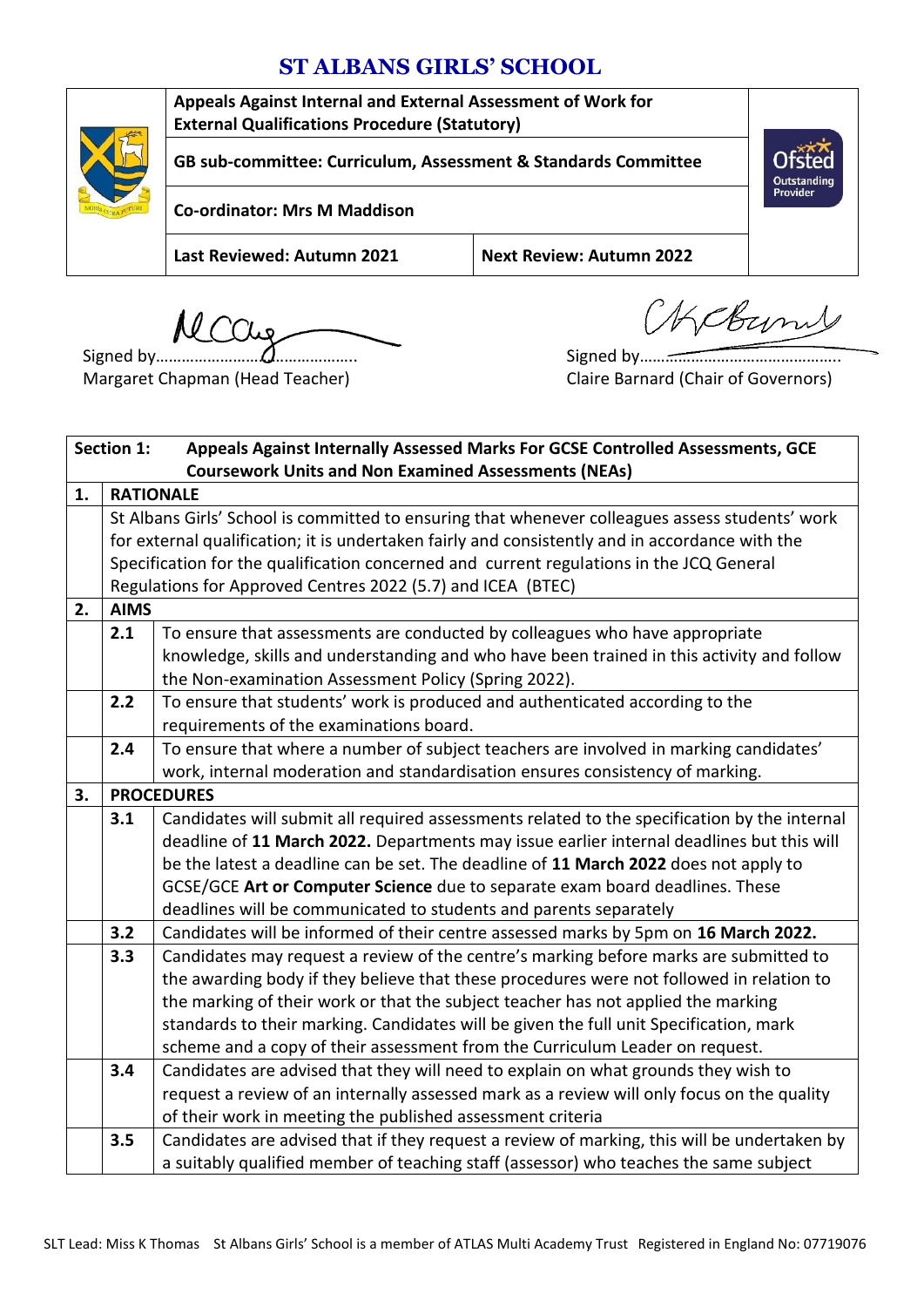|                                                                                       |                                                                                                  | specification from within the St Albans and Harpenden Secondary Schools Umbrella Trust,<br>including St Albans Girls' School     |  |  |  |  |  |  |
|---------------------------------------------------------------------------------------|--------------------------------------------------------------------------------------------------|----------------------------------------------------------------------------------------------------------------------------------|--|--|--|--|--|--|
|                                                                                       | 3.6                                                                                              | The assessor will have no previous involvement in the assessment of that candidate and<br>has no personal interest in the review |  |  |  |  |  |  |
|                                                                                       | 3.7                                                                                              | Candidates are reminded that marks are likely to remain the same but can also be brought                                         |  |  |  |  |  |  |
|                                                                                       |                                                                                                  |                                                                                                                                  |  |  |  |  |  |  |
|                                                                                       |                                                                                                  | down. In very few instances, candidates' marks may increase.                                                                     |  |  |  |  |  |  |
|                                                                                       | 3.8<br>Candidates are reminded that any marking, within the school and wider Umbrella Trust,     |                                                                                                                                  |  |  |  |  |  |  |
|                                                                                       |                                                                                                  | would be seen as internal moderation and the examination boards will review marking                                              |  |  |  |  |  |  |
|                                                                                       |                                                                                                  | across the whole country, thus all marks are subject to further change through external<br>moderation.                           |  |  |  |  |  |  |
|                                                                                       | 3.9                                                                                              | On receipt of marks, candidates have 2 days to determine whether they wish to appeal the                                         |  |  |  |  |  |  |
|                                                                                       |                                                                                                  | mark. Requests for reviews must be with the Examinations Officer by 5pm on 18 March                                              |  |  |  |  |  |  |
|                                                                                       | 2022                                                                                             |                                                                                                                                  |  |  |  |  |  |  |
|                                                                                       | 3.10                                                                                             | Requests for reviews of marking must be made in writing, using the Internal Appeals                                              |  |  |  |  |  |  |
|                                                                                       |                                                                                                  | Form, available on the school website or from the examinations office. The candidate                                             |  |  |  |  |  |  |
|                                                                                       |                                                                                                  | must state, referring to the unit Specification and mark scheme, where they believe                                              |  |  |  |  |  |  |
|                                                                                       |                                                                                                  | marks have not been allocated correctly in their assessment.                                                                     |  |  |  |  |  |  |
|                                                                                       | 3.11<br>The marking review will be undertaken within five working days and the outcome           |                                                                                                                                  |  |  |  |  |  |  |
|                                                                                       | communicated to the candidate by the examinations officer in writing.                            |                                                                                                                                  |  |  |  |  |  |  |
|                                                                                       | 3.12<br>An administration fee of £25.00 will be charged to each candidate for the administration |                                                                                                                                  |  |  |  |  |  |  |
|                                                                                       |                                                                                                  | of the appeal process.                                                                                                           |  |  |  |  |  |  |
|                                                                                       | 3.13                                                                                             | The outcome of the review will be made known to the Head of Centre who will have the                                             |  |  |  |  |  |  |
|                                                                                       |                                                                                                  | final decision if there is any disagreement on the mark to be submitted to the awarding                                          |  |  |  |  |  |  |
|                                                                                       |                                                                                                  | body. The Centre will record and keep any outcomes for future reference.                                                         |  |  |  |  |  |  |
|                                                                                       | 3.14                                                                                             | After work has been assessed internally it is moderated by the awarding body to ensure                                           |  |  |  |  |  |  |
|                                                                                       |                                                                                                  | consistency between centres. Such moderation frequently changes the marks awarded                                                |  |  |  |  |  |  |
|                                                                                       |                                                                                                  | for internally assessed work. That is outside the control of St Albans Girls' School and is                                      |  |  |  |  |  |  |
|                                                                                       |                                                                                                  | not covered by this procedure. If there are any concerns about it, please ask the                                                |  |  |  |  |  |  |
|                                                                                       |                                                                                                  | examinations officer for a copy of the appeals procedure of the relevant examinations                                            |  |  |  |  |  |  |
|                                                                                       |                                                                                                  | board.                                                                                                                           |  |  |  |  |  |  |
| 4.                                                                                    |                                                                                                  | <b>MONITORING</b>                                                                                                                |  |  |  |  |  |  |
|                                                                                       | 4.1                                                                                              | Monitoring of internal assessment procedures takes place through regular senior line                                             |  |  |  |  |  |  |
|                                                                                       | management meetings.                                                                             |                                                                                                                                  |  |  |  |  |  |  |
|                                                                                       | 4.2                                                                                              | Regular meetings are held between the assistant head curriculum and examinations                                                 |  |  |  |  |  |  |
|                                                                                       | officer so that any irregularities or discrepancies are readily identified.                      |                                                                                                                                  |  |  |  |  |  |  |
|                                                                                       | 4.3                                                                                              | Regular feedback from regional moderators is shared with the examinations officer and                                            |  |  |  |  |  |  |
|                                                                                       |                                                                                                  | the Head so that any concerns are readily challenged and discussed with the Curriculum                                           |  |  |  |  |  |  |
|                                                                                       |                                                                                                  | Leader.                                                                                                                          |  |  |  |  |  |  |
|                                                                                       | 4.4                                                                                              | Feedback from the Chief examiners is shared with curriculum leaders and the Head                                                 |  |  |  |  |  |  |
| following each examination series so that there is an annual review of all moderation |                                                                                                  |                                                                                                                                  |  |  |  |  |  |  |
|                                                                                       |                                                                                                  | procedures.                                                                                                                      |  |  |  |  |  |  |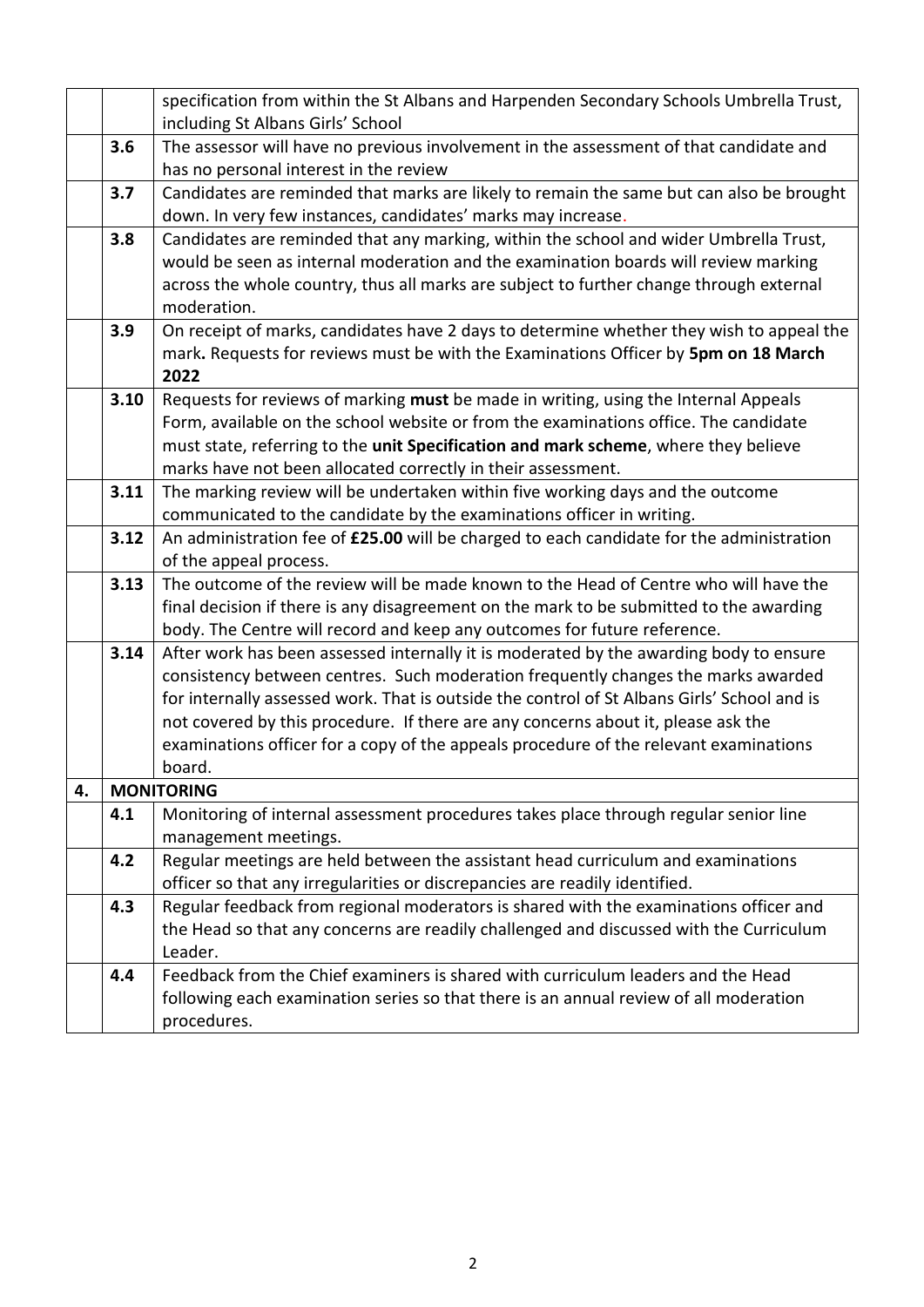| Section 2: Appeal procedure against centre decision not to support a Review of Results |                                                                                         |  |  |  |  |  |
|----------------------------------------------------------------------------------------|-----------------------------------------------------------------------------------------|--|--|--|--|--|
| (RoR) - ref General Regulations for Approved Centres 2022 (5.13)                       |                                                                                         |  |  |  |  |  |
|                                                                                        | If a candidate is dissatisfied with examination results and has reasons to suspect they |  |  |  |  |  |
|                                                                                        | are not accurate, a Review of Results must be made first.                               |  |  |  |  |  |
|                                                                                        | All candidates are made aware of the Post Result Services offered by Awarding Bodies    |  |  |  |  |  |
|                                                                                        | in their Examination Handbook and the school website:                                   |  |  |  |  |  |
|                                                                                        |                                                                                         |  |  |  |  |  |
|                                                                                        | <b>Reviews of Results:</b>                                                              |  |  |  |  |  |
|                                                                                        | Service 1 - Clerical re-check                                                           |  |  |  |  |  |
|                                                                                        | Service 2 - Review of marking                                                           |  |  |  |  |  |
|                                                                                        | Priority Service 2 - Review of marking (A Level only)                                   |  |  |  |  |  |
|                                                                                        | Service 3 - Review of moderation (not available to an individual candidate)             |  |  |  |  |  |
|                                                                                        | Access to Scripts - to support reviews of marking or teaching and learning              |  |  |  |  |  |
|                                                                                        |                                                                                         |  |  |  |  |  |
|                                                                                        | Candidates are made aware of the availability of senior members of centre staff         |  |  |  |  |  |
|                                                                                        | immediately after the publication of results.                                           |  |  |  |  |  |
|                                                                                        | Candidates are made aware that all post service requests have to be made through        |  |  |  |  |  |
|                                                                                        | the centre. Enquiries about results are approved by Curriculum Leaders, who will look   |  |  |  |  |  |
|                                                                                        | at marks awarded for each component part of the qualification, alongside mark           |  |  |  |  |  |
|                                                                                        | schemes, result reports and grade boundary information, prior to submission to the      |  |  |  |  |  |
|                                                                                        | <b>Examination Office.</b>                                                              |  |  |  |  |  |
|                                                                                        | The centre will acquire written candidate consent in all cases before an RoR is         |  |  |  |  |  |
|                                                                                        | submitted to the awarding body. The centre will also acquire informed candidate         |  |  |  |  |  |
|                                                                                        | consent to confirm the candidate understands that grades and/or marks may be lower      |  |  |  |  |  |
|                                                                                        | than, higher than or the same as the original result.                                   |  |  |  |  |  |
|                                                                                        | Should the centre not uphold a request from a candidate and the candidate disagrees     |  |  |  |  |  |
|                                                                                        | with the centre's decision they may continue with their request but written             |  |  |  |  |  |
|                                                                                        | agreement needs to be received from a candidate's parents or from the candidate, if     |  |  |  |  |  |
|                                                                                        | over 18, confirming this decision. The candidate may pay the appropriate Review of      |  |  |  |  |  |
|                                                                                        | Results fee to the centre and a request will be made to the awarding body on the        |  |  |  |  |  |
|                                                                                        | candidate's behalf.                                                                     |  |  |  |  |  |
|                                                                                        | If the candidate (or their parent/carer) believes there are grounds to appeal against   |  |  |  |  |  |
|                                                                                        | the centre's decision not to support an enquiry, an appeal can be submitted to the      |  |  |  |  |  |
|                                                                                        | centre using the Internal Appeal Form (Appendix 2) at least one week prior to the       |  |  |  |  |  |
|                                                                                        | internal deadline for submitting a Review of Results.                                   |  |  |  |  |  |
|                                                                                        | The centre submits all enquiries about results and access to scripts electronically by  |  |  |  |  |  |
|                                                                                        | the deadline(s) in accordance with the JCQ Publication Post-Results Services.           |  |  |  |  |  |
|                                                                                        | Appeals are submitted to the Awarding Bodies in accordance with the JCQ Appeals         |  |  |  |  |  |
|                                                                                        | Booklet (A Guide to the awarding bodies' appeals processes).                            |  |  |  |  |  |
|                                                                                        | Appeal procedure following the outcome of an enquiry about results                      |  |  |  |  |  |
|                                                                                        | If doubts remain about the accuracy of the results, following the enquiry about results |  |  |  |  |  |
|                                                                                        | process, the head of centre should refer initially to the regulators' Code of Practice  |  |  |  |  |  |
|                                                                                        | and the JCQ publication Post Results Services - Information and guidance to centres.    |  |  |  |  |  |
|                                                                                        | If after consulting these documents, the centre is convinced that the awarding body     |  |  |  |  |  |
|                                                                                        | has not followed due procedures, it is possible to submit an appeal with the            |  |  |  |  |  |
|                                                                                        | procedures set out in JCQ publication A Guide to the awarding bodies' appeals           |  |  |  |  |  |
|                                                                                        | processes.                                                                              |  |  |  |  |  |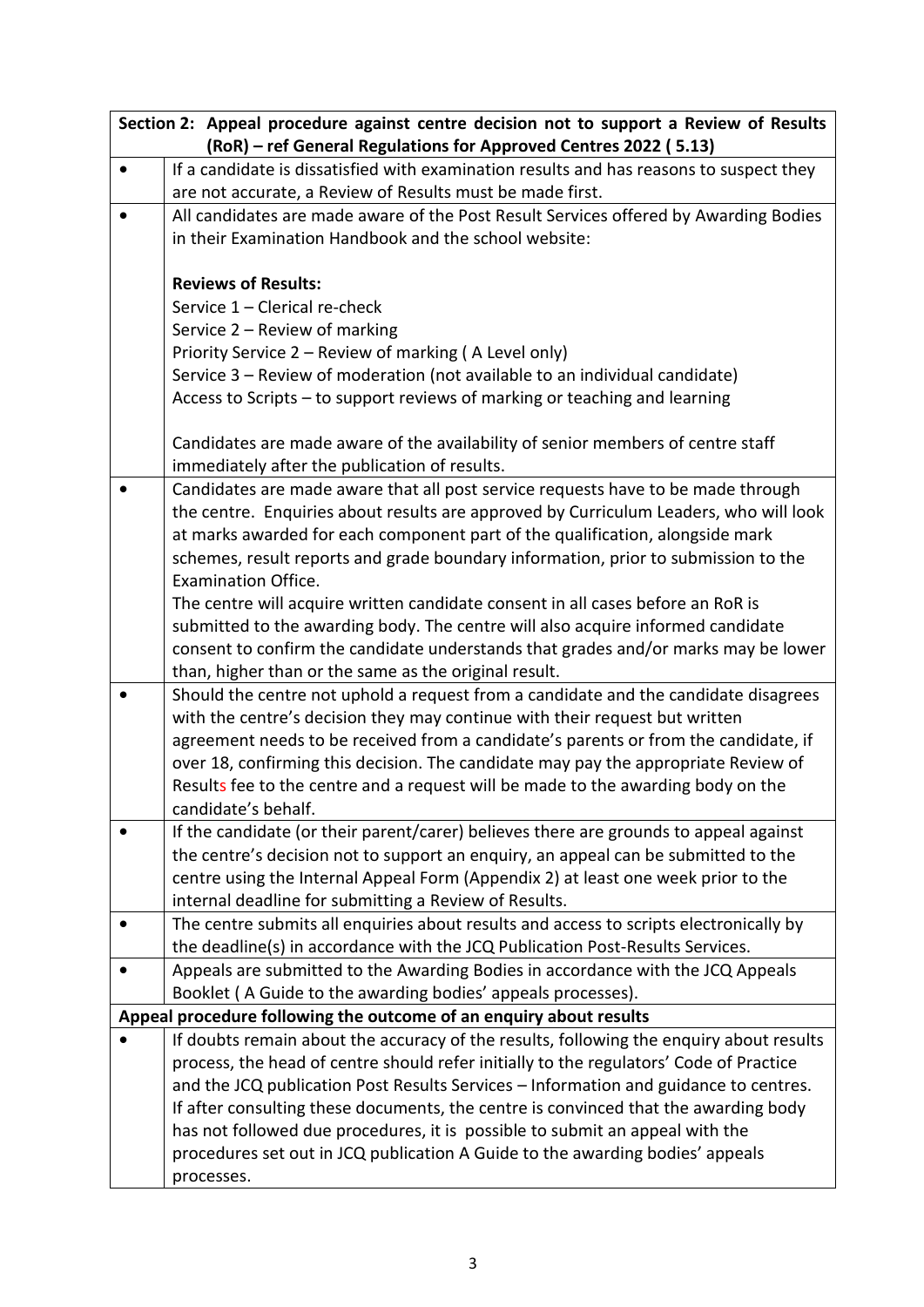| All candidates are made aware of the outcome of enquires of results electronically by                                                                                                                                                                                                                                                                                                                                                                                                                                                                                                                            |  |  |  |  |
|------------------------------------------------------------------------------------------------------------------------------------------------------------------------------------------------------------------------------------------------------------------------------------------------------------------------------------------------------------------------------------------------------------------------------------------------------------------------------------------------------------------------------------------------------------------------------------------------------------------|--|--|--|--|
| the Examination Office.                                                                                                                                                                                                                                                                                                                                                                                                                                                                                                                                                                                          |  |  |  |  |
| Where the head of centre is satisfied after receiving the outcome of a RoR, but the<br>internal candidates and/or their parents/carers are not satisfied, they may make a<br>further representation to the head of centre. Following this, the head of centre's<br>decision as to whether to proceed with an appeal will be based upon the centre's<br>internal appeals arrangements. Candidates, parents/carers are not permitted to make<br>direct representations to an awarding body.                                                                                                                        |  |  |  |  |
| The internal appeals form should be completed and submitted to the centre within 10<br>calendar days of the notification of the outcome of the enquiry. Subject to the head<br>of centre's decision, this will allow the centre to process the appeal and submit to the<br>awarding body within the required 30 calendar days. Awarding body fees which may<br>be charged for the appeal must be paid by the appellant on submission of the internal<br>appeals form. If the appeal is upheld by the awarding body, this fee will be refunded<br>by the awarding body and repaid to the appellant by the centre. |  |  |  |  |
| If an original hard copy script has been returned to the centre under the Access to<br>Scripts service, it cannot form part of an enquiry about results or a subsequent appeal.                                                                                                                                                                                                                                                                                                                                                                                                                                  |  |  |  |  |
|                                                                                                                                                                                                                                                                                                                                                                                                                                                                                                                                                                                                                  |  |  |  |  |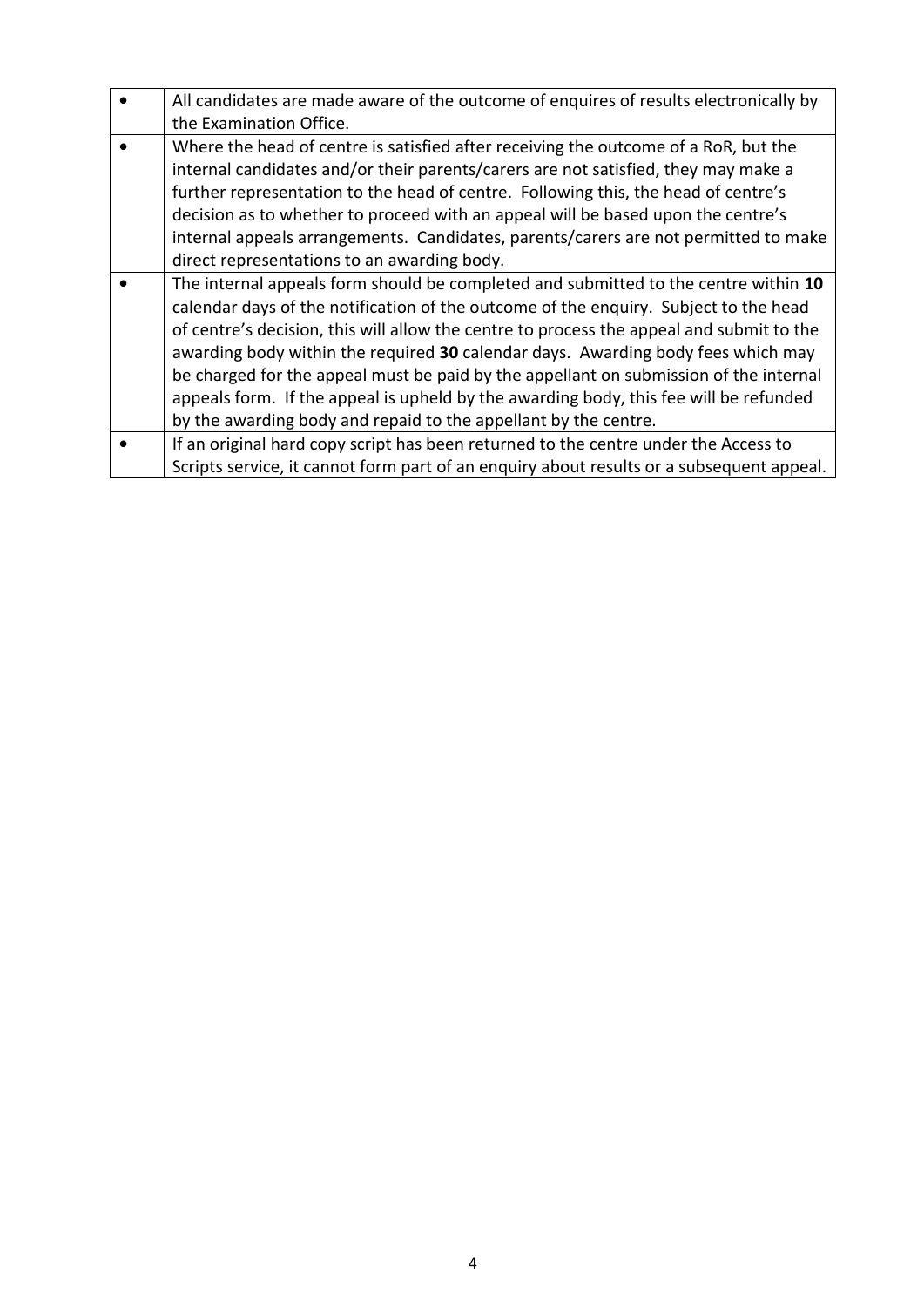

**St Albans Girls' School** Specialist Business and Enterprise Academy

## **Internal appeals form**

This form should be completed in all cases to lodge an appeal. Please tick to indicate what the appeal is against:



**an internal assessment decision** 



**the centre decision not to support an enquiry about results**

**The appellant declaration against the relevant appeal must be signed, dated and returned to the EO, on behalf of the head of centre, to the timescale indicated in the internal appeals procedure. An appeal is subject to an Administrative Charge of £25.00. All cheques to be made payable to St Albans Girls' School.** 

| Name of appellant                                                                         | Candidate Name (if<br>different to<br>appellant) |  |  |  |
|-------------------------------------------------------------------------------------------|--------------------------------------------------|--|--|--|
| Awarding Body                                                                             | Exam Paper Code                                  |  |  |  |
| Subject                                                                                   | Exam Paper Title                                 |  |  |  |
| Please state the grounds for your appeal below. (If you are appealing against an Internal |                                                  |  |  |  |

**Please state the grounds for your appeal below. (If you are appealing against an Internal Assessment decision you must state, using the unit specification and mark scheme, where you believe marks have not been allocated correctly).**